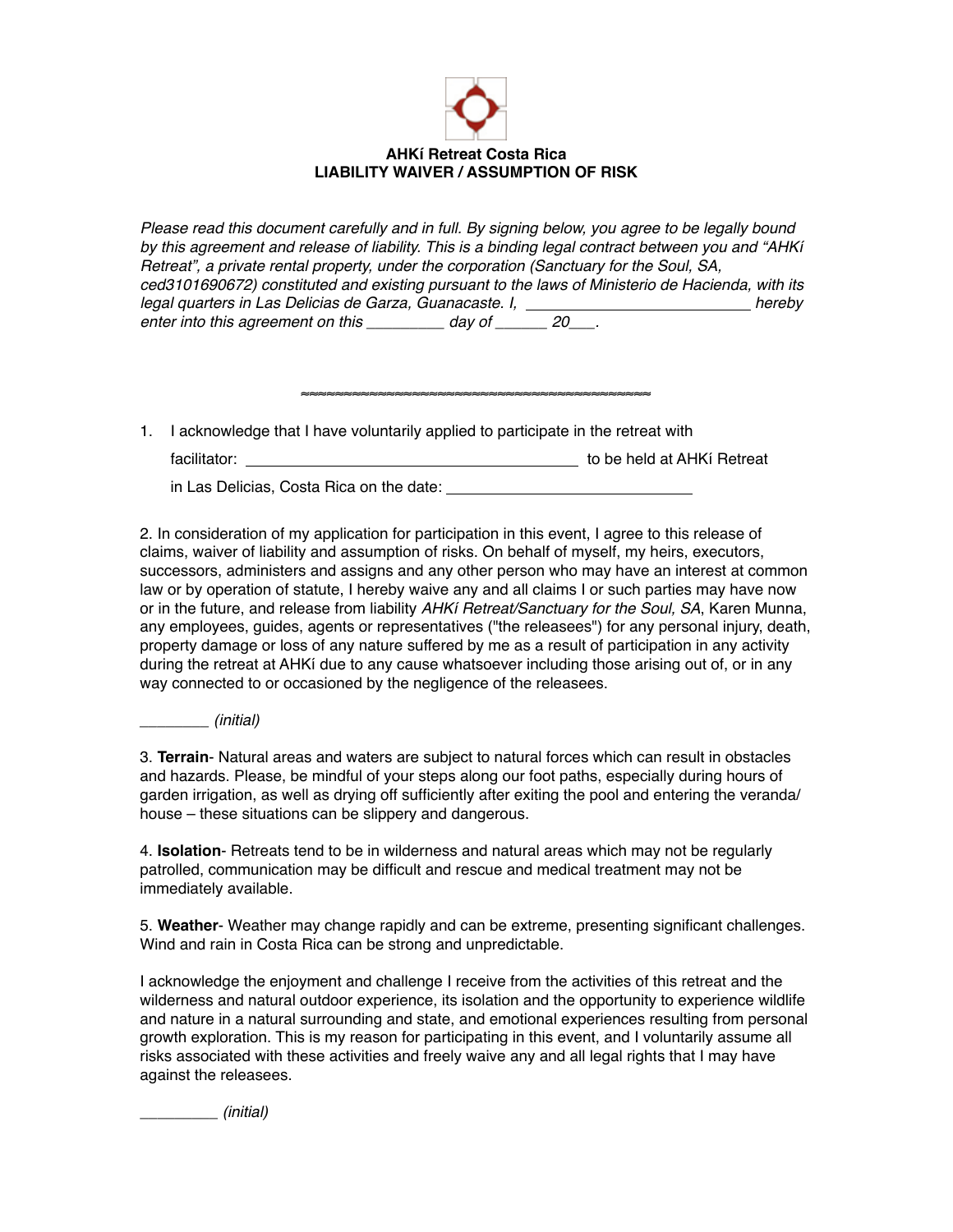6. **Covid 19**- I acknowledge the contagious nature of COVID-19 and it's variants and voluntarily assume the risk that I may be exposed to or infected by COVID-19 and/or it's variants by visiting/ attending AHKí Retreat and that such exposure or infection may result in personal injury, illness, permanent disability, or death. I understand that the risk of becoming exposed to or infected with COVID-19 and/or it's variants at AHKí Retreat may result from the actions, omissions, or negligence of myself and others, including, but not limited to, *AHKí Retreat/Sanctuary for the Soul, SA*, Karen Munna, employees, contractor employees, work exchange team members, and clients and their families.

I voluntarily agree to assume all of the foregoing risks and accept sole responsibility for any injury to myself (including, but not limited to, personal injury, disability, and death), illness, damage, loss, claim, liability, or expense, of any kind, that I may experience or incur in connection with attendance at AHKí Retreat.

I understand and agree that if I test positive for COVID-19 or it's variants at any time during my stay, I must vacate the premises immediately and relocate to another dwelling to fulfill the 14 day quarantine. I hereby release *AHKí Retreat/Sanctuary for the Soul, SA* any responsibility to offer occupancy, meals or financial assistance for any individuals who test positive and require quarantine.

On my behalf, I hereby release, covenant not to sue, discharge, and hold harmless *AHKí Retreat/ Sanctuary for the Soul, SA,* Karen Munna, employees, agents, and representatives, of and from the Claims, including all liabilities, claims, actions, damages, costs or expenses of any kind arising out of or relating thereto. I understand and agree that this release includes any Claims based on the actions, omissions, or negligence of *AHKí Retreat/Sanctuary for the Soul, SA,*  Karen Munna, employees, agents, and representatives, whether a COVID-19 and/or variant infection occurs before, during, or after participation in any AHKí Retreat event.

*\_\_\_\_\_\_\_\_ (initial)*

7. I am medically, physically, emotionally and in all respects fit and able to participate in this event. I have no medical requirement or limitations (unless noted below). I agree I will be fully and financially responsible for my own physical condition and well being during the retreat. I have read carefully and understand this agreement and sign it of my own free will.

*\_\_\_\_\_\_\_\_ (initial)*

## 7.a. MEDICAL REQUIREMENTS OR LIMITATIONS:

*AHKí Retreat/Sanctuary for the Soul, SA cannot facilitate care or be responsible for those with special medical conditions. We suggest participants who have concerns about traveling to Costa Rica with specific medical conditions, contact the hospitals and get the information from them directly.*

7. I hereby give permission to *AHKí Retreat/Sanctuary for the Soul, SA* to use all media (photos, film, etc) taken of me at AHKí for marketing purposes: including but not limited to the AHKí website, AHKí newsletter, social/on-line marketing, retreat directories and print advertising.

<u> 1989 - Johann Stoff, deutscher Stoffen und der Stoffen und der Stoffen und der Stoffen und der Stoffen und der</u>

8. Unless otherwise arranged, either verbally or in writing, I hereby agree to pay for all services rendered at AHKí (all natures of healing and bodywork, etc) and all purchases, including snacks, beverages or any other purchases IN CASH upon check out on departure day. \**AHKí Retreat/ Sanctuary for the Soul, SA does not accept credit cards.* Payments for excursions or tours are paid directly to the excursion/tour company.